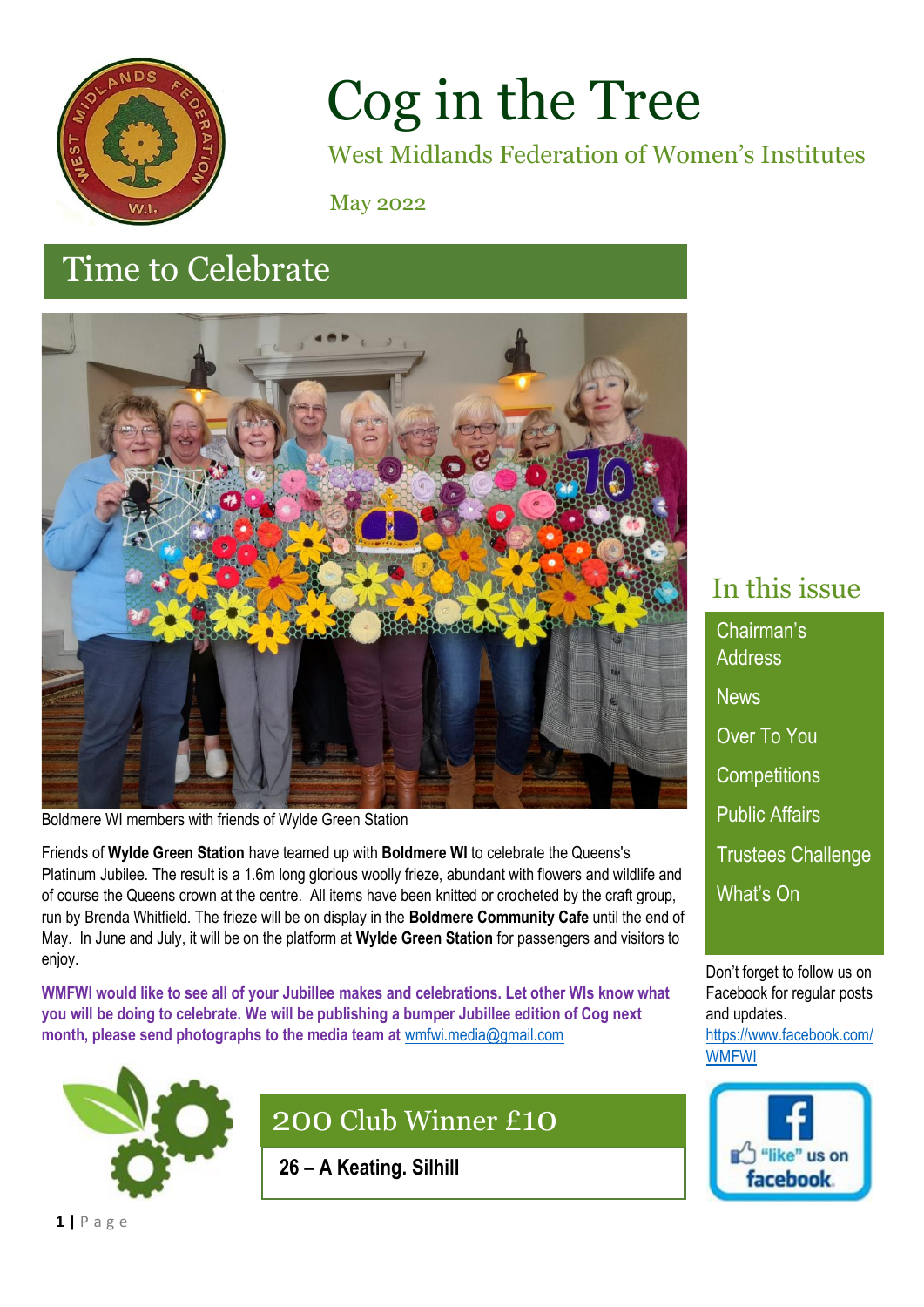### Chairman's Address



#### **Hello Everyone,**

I have been enjoying visits to those WIs which have invited me to attend their Annual Meetings. It is always a pleasure to meet members and to see how different each individual WI is and just to chat about life in general.

Talking of meetings, I do hope that many of you will come and join the Board of Trustees at our Federation Annual Meeting at the Hyatt on July 7th. Once again, we are providing the refreshments including a buffet lunch and two interesting speakers to entertain you. Ian Jelf who is a blue badge guide and who will broaden our knowledge of Birmingham and talk about some of the wonderful buildings that grace our city centre. We will also have a presentation from Ginny Davis who will talk about her multi-faceted life ranging from barrister to full time mother to writer and then performer at the Edinburgh Festival Fringe. It should be a splendid occasion and I hope to see you there.

I'm pleased to say that I am making a good recovery from my recent operation and I am actually going to go on a week's holiday to see the Dutch bulb fields at the end of April. This holiday was originally booked for April 2020 and then lockdown happened, so I re-booked for April 2021 and we were locked down again! I am hoping that the third time lucky rule applies. I am particularly looking forward to the tulip displays as they are one of my favourite spring flowers and to see them en masse will be a joy. If like me, you enjoy spring flowers don't forget that your Secretary has next year's bulb catalogues for you to order from. I bought some hyacinths last year and they have produced a wonderful show with a scent to knock you out at 100 yards. A perfect tonic for the colder and less sunny days.

If all goes to plan I will post some photos in next month's Cog of the Keukenhof Garden bulbs.

At the time of writing this I am looking forward to Easter and an alcoholic drink to celebrate the end of Lent. I hope you have a lovely time celebrating the May Day festivities and the warmer weather that is forecast.

#### News

#### **ACWW DONATIONS**

With the Annual Meeting in July, I would like to inform you of changes in ACWW.

ACWW is currently in a transition period and from June 2022 the Pennies for Friendship and Women Empowered Fund will be replaced by 'Rural Women in Action' Fund. ACWW will be changing the way its International Projects work from 2023.

This single fundraising scheme will support all the work ACWW does and allow clearer communication of how money is spent.

These changes will not change the way WIs can donate to support the vital work of ACWW. You are no longer required to reference WI Pennies for Friendship.

Donation cheques will be payable to 'ACWW'.

In addition to the changes, ACWW is establishing a global network of ACWW Co-ordinators with each member society invited to nominate someone for this role.

ACWW remains committed to carrying out effective women led projects.

Your donations are crucial to the success of so many ACWW projects making a difference to the lives of rural women all over the world**.**

Looking forward to seeing you at the Annual Meeting,

**Pamela Griffiths ACWW representative, WMFWI.**

#### **NFWI Bulb Scheme**



**Now is the time to think about next years garden bulbs. Please have a look through the bulb catalogue, your secretary will have a copy. A digital copy is also available.**

**Members who have ordered bulbs in the past have been very pleased with them.** 

**Send orders to Mrs Chris Sears (address is with the catalogue), to arrive no later than 1st June 2022.**

#### **Lynn**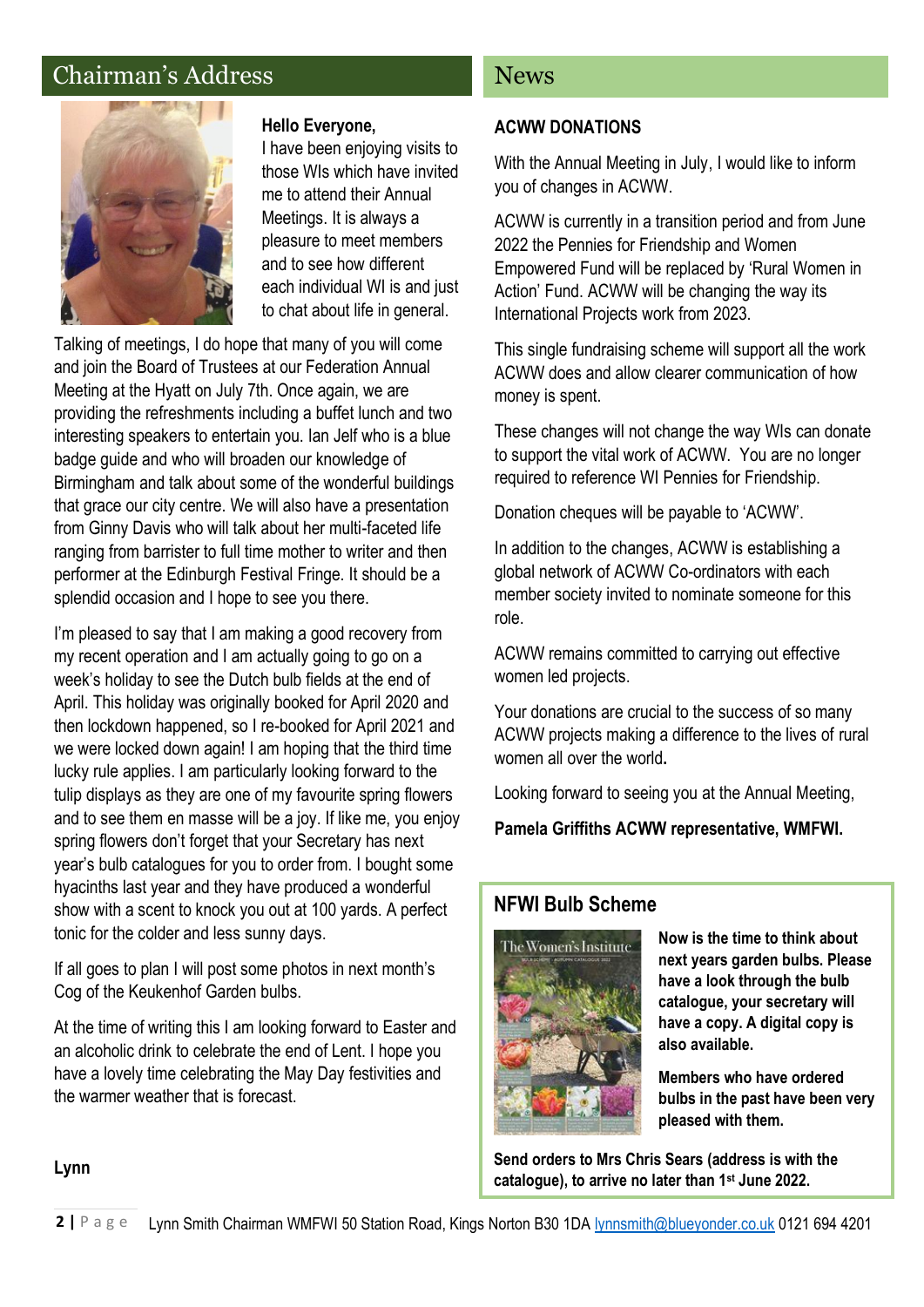### Over to you

**Harborne Village WI** invited members from Link Group 3 and the Public Affairs Committee to join a gallery tour in March to celebrate International Women's Day.

The free exhibition was called 'Zaibunnisa' and was at The MAC (Midlands Art Centre) in Edgbaston during April.

The tour of the exhibition was very interesting and thought provoking, after the tour there was plenty to discuss over a coffee in the cafe!

*Maryam Wahid is an award-winning artist from Birmingham. Through the medium of photography, she explores her identity as a British Pakistani Muslim woman.* 

*Zaibunnisa, commissioned by MAC, is Wahid's first major solo exhibition.* 

*This exhibition examines her mother's story, as a young woman who grew up in Lahore and later revisited her motherland for the first time in 24 years with a new series of photographs taken in Pakistan and the UK.*





**Lynda Gibbon, Harborne Village WI**

**Great Barr WI** members Shirley and Jan had a great day at Jackie Gregory's learning how to make Lariat necklaces. An interesting craft to learn.



Many thanks Jackie

**Jan Parkes, Secretary, Great Barr WI**

**Kings Norton Afternoon WI** members enjoyed a craft afternoon making crowns, at their April meeting, to wear when they celebrate Her Majesty's 70th Jubilee.



**Barbara Evans, Craft Leader Kings Norton Afternoon WI**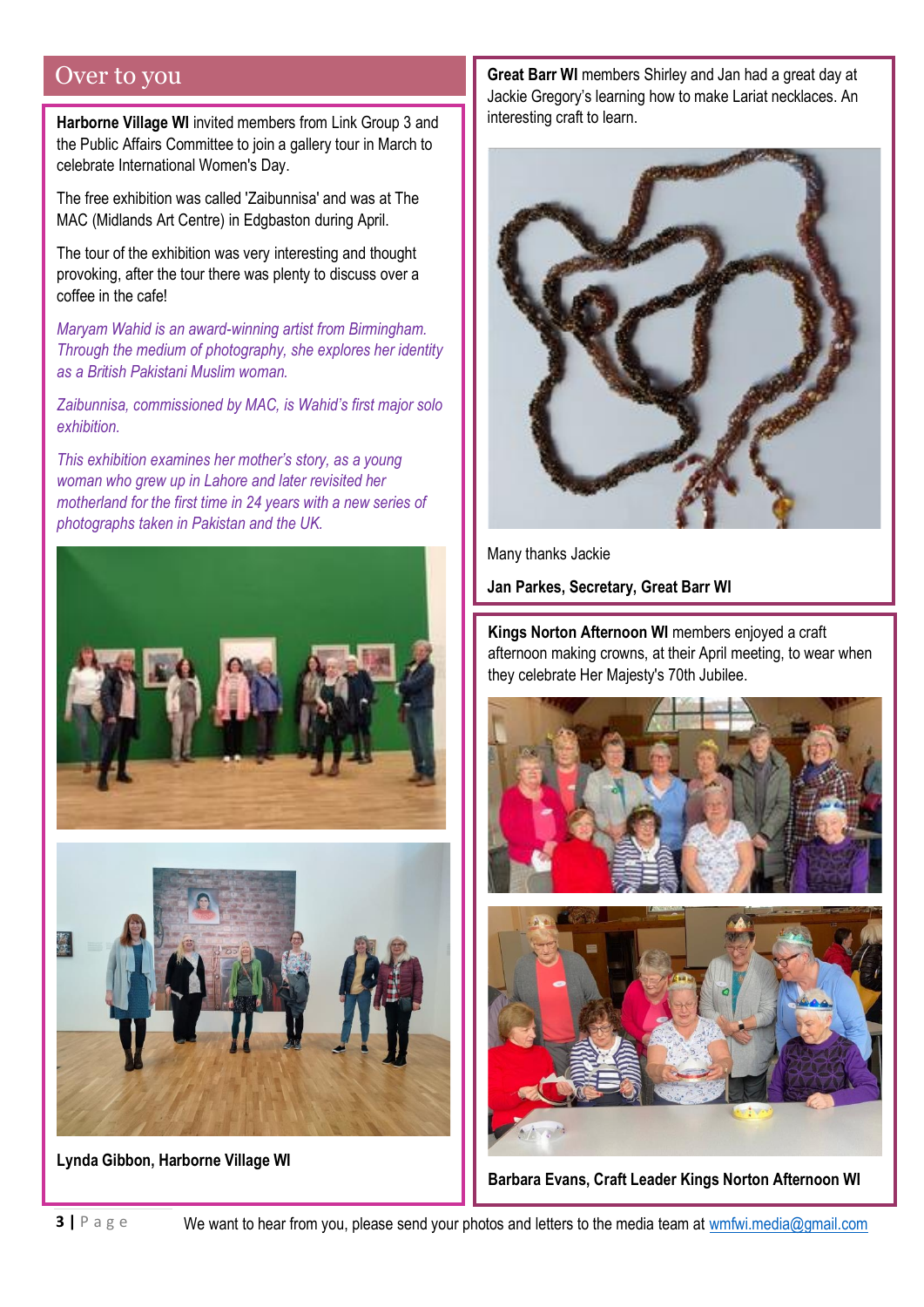# **Crafts**

#### Lariat Workshop

In a sure sign that things are slowly getting back to some sort of normality, the Craft Team recently held a lariat necklace workshop at the home of Jackie Gregory (Federation Archivist). Six members signed up for what was a very enjoyable time learning how to create a spiral effect in beads. After a few hiccups, we quickly progressed onto creating the spiral, which turned out to be a very relaxing exercise, one could say 'mindful'. The morning was spent in creating the spiral and the afternoon was spent in creating a decorative tassel. Many thanks must go to Jackie for her patience and expertise.





Just some examples of the spiral design plus the materials and equipment needed.

### Craft Dabbles

Before Covid, the Craft Dabbles were proving to be very popular within the federation.

Due to popular demand, the craft team are in the process of organising a craft dabble to be hosted by Newton WI and held at St Bernard's Church, Great Barr on Thursday 15th September 2022. Further details will be sent out at a later date.

Also, Great Barr WI have offered to host a craft dabble and this is provisionally set for March/April 2023.

As always, our highly talented craft team will be sharing a range of crafts with members!

**Debbie Arkinstall, Craft Committee**

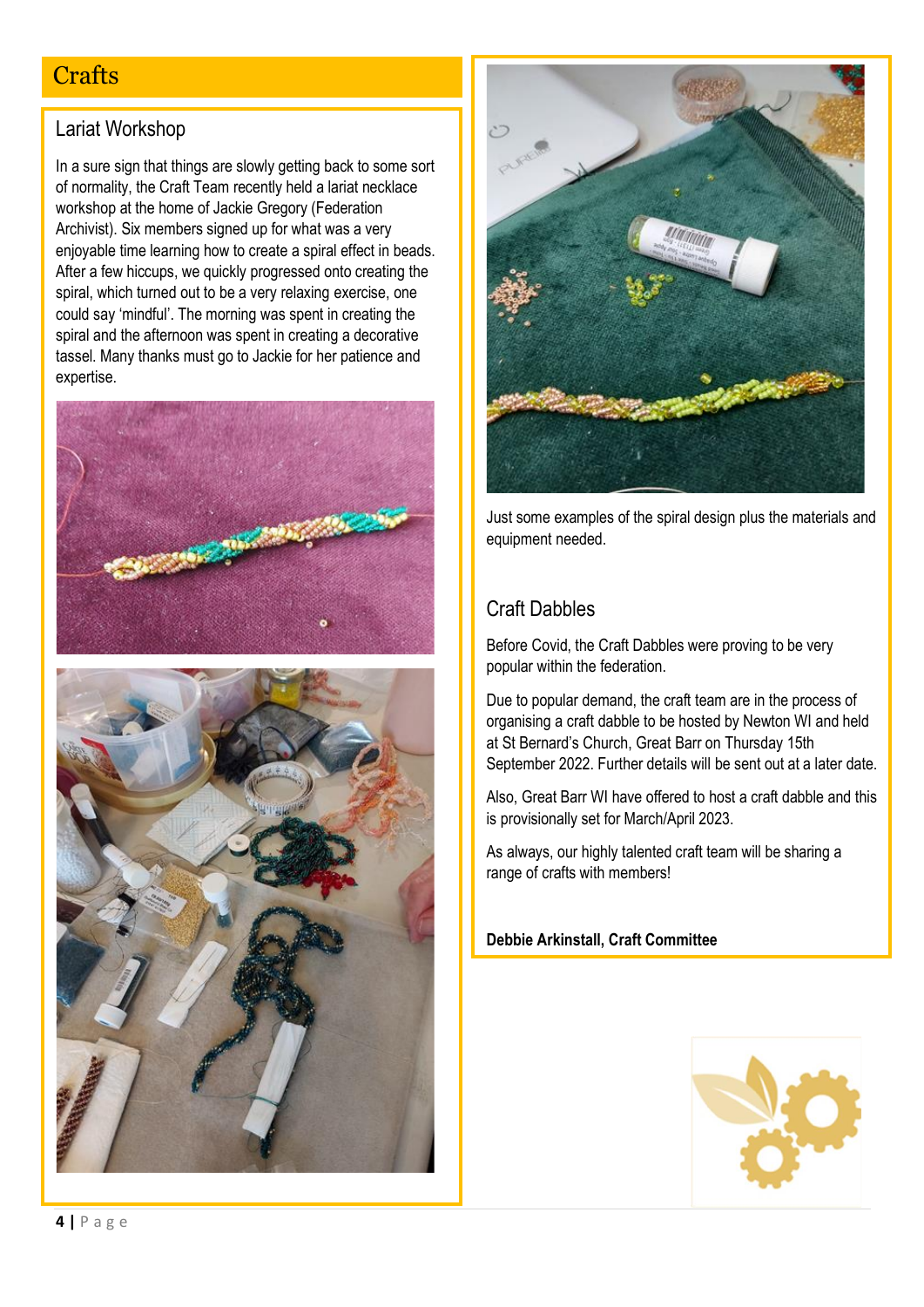### Competitions

# **VALERIE DAGGATT COMPETITON FOR CREATIVE WRITING**

To celebrate Queen Elizabeth II's Platinum Jubilee, for this year's competition members are asked to write a story (maximum 1,000 words) based around their idea of the most important contribution to women's education, health and happiness that has happened during the 70 years of the Queen's reign. For example, the story could be based on the introduction of the contraceptive pill, the relaxation of the divorce laws, equal pay or one of the many other improvements that have made life better for women.

Please send two copies of your entries, accompanied by a cheque for £5.00 (payable to WMFWI) and a stamped addressed A4 envelope to Lynn Smith, 50, Station Road, Kings Norton Birmingham B30 1DA to arrive by 27th May 2022.

The cup will be presented at the Annual meeting and the winning entrant will be invited to read her entry to the members

# **LADY DENMAN CUP COMPETITION**

This year the competition is to write a piece either comical, serious, fact or fiction using no more than 500 words which reflects the powerful impact when a community comes together. The entry requirements have changed this year and members are required to enter directly with NFWI and not via their Federations. Further information is available from My WI.

# **HUXLEY CUP COMPETITION**

This year the Huxley Cup Competition, supported by the Royal Society for the Protection of Birds, invites WIs to design a small community space for wellbeing and wildlife. The wildlife aspect of the entry should focus specifically on the theme of: Our Fabulous Flying Friends—think about birds, bees, butterflies, moths and bats.

The competition is open to all members: entries must be submitted on behalf of the WI and not as an individual. Members are encouraged to work together to compose a design as only one entry per WI will be accepted. Further information is available from My WI.

# **MONTGOMERIE TROPHY**

Institutes are asked to produce a tabletop display on a base board no larger than 46cm x 46cm (18" x 18") on the theme of **"Beside the Sea".**

This can be knitted, crochet, feltwork or a combination of these skills.

Institutes wishing to enter are advised to look at "On with the Show", the NFWI handbook. It gives guidance on exhibiting and judging criteria. It is available online at [https://mywi.thewi.org](https://mywi.thewi.org/)

Rules: -

 1. All items made are to be of similar proportion and scale and in keeping with the size of the board.

 2. The board must be NO larger than 46cm x 46cm (18"x 18")

 3. The board must be covered and to form part of the competition theme

4. Appropriate toy filling must be used

 5. As the entry will be judged from all sides, no backboard will be allowed, and

 6. Judging will be in accordance with "On with the Show" guidelines and the judge's decisions are final.

Please note judging will take place in October 2022 and it is the individual Institutes resposibility to set up and display their entries on the day. Tables will be provided.

# **TRUSTEES TROPHY**

This year's competition is on the theme of 'TREES'.

This competition for members is a photograph based on the theme of Trees.

 1) The finished photograph/print must be no more the 7" x 5"

2) Can either be in colour or black/white

3) The photograph can be mounted.

The entries will be judged at our Federation event in November, so this will give you all plenty of time to come up with a stunning photograph!

Please note that the judge's decision is final.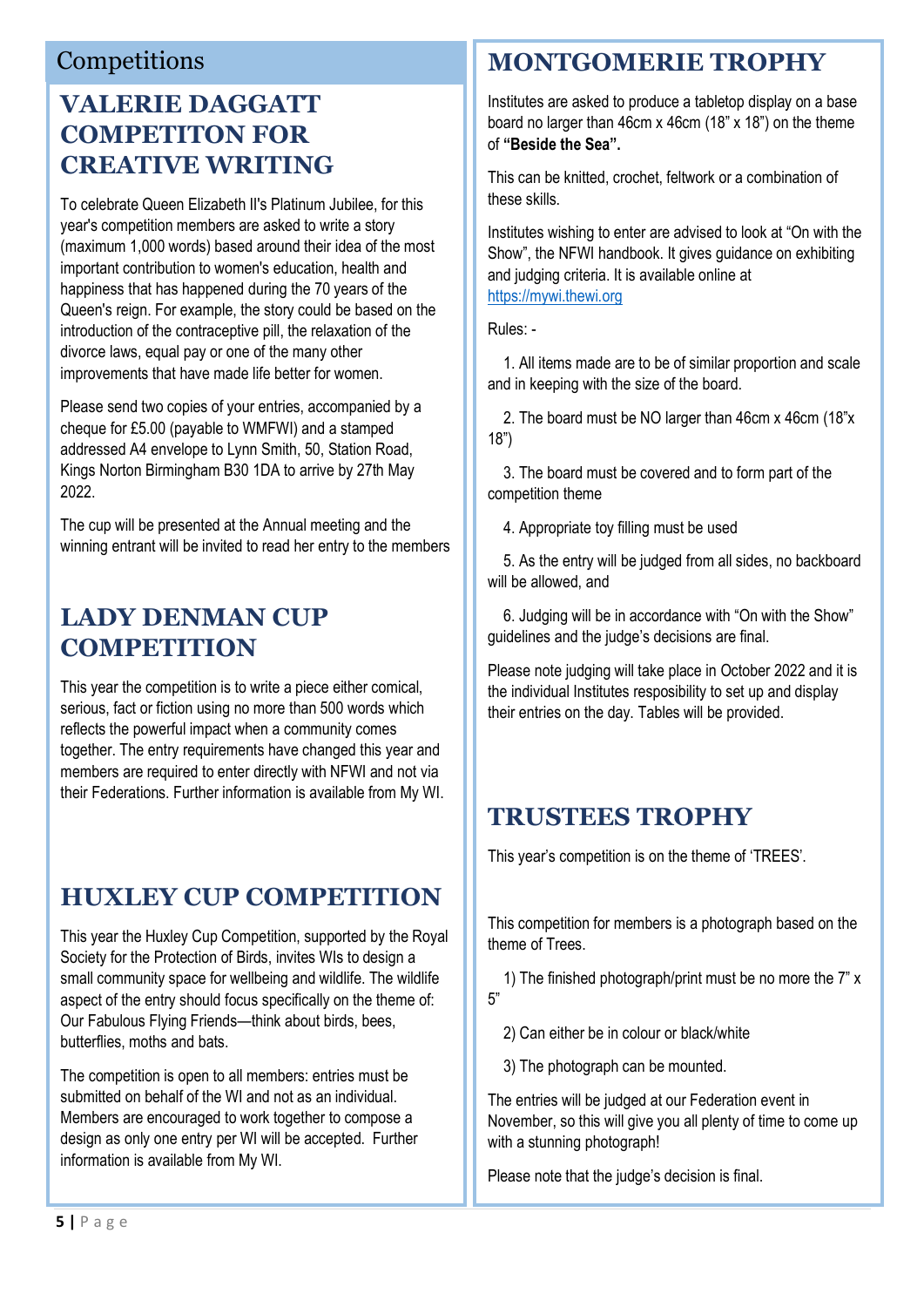# Public Affairs

Virtual Campaigns Workshops were held on March 10th & March 23rd 2022 and speakers were, Nancy Coldwell, Knowle WI, Pamela Griffiths, Berkswell WI, Lynda Gibbons, Harborne Village WI, and Dawn Statham Victory Belles WI. Liz Galloway chaired the workshops.

A summary of points raised in discussion follows.

The WIs campaigning agenda can seem overwhelming with lots of information to disseminate to members. Surveying members to select their top 2-3 campaigns for the year ahead could help make this manageable. Comparing a WI Campaign to a jig-saw puzzle with lots of smaller pieces that build to create the bigger picture is a strategy that some participants have found useful.

• Campaigning can include craftivism and extend to lobbying policymakers and peaceful marches. Every contribution to campaigning is useful, however identifying ways to effect a change in behaviour in others can be challenging particularly if individuals must invest time and money are required e.g. encouraging the installation of microplastic filters for washing machines.

WI actions packs, My WI website and WI Life magazine provide a rich source of ideas for WI groups to get involved in campaigning but can be difficult to navigate. WI members are embracing various social media outlets (WI & non-WI) for inspiring ideas on campaigning.

WI members can sometimes feel a 'lone voice' with regards campaigning in their local WI group. Having a method to connect with WI members in neighbouring groups would be helpful. The Climate Change agenda is particularly large and Climate Change ambassadors would like to collaborate more in future.

• Workshop participants seek ways to invigorate their WI group with campaigns and would benefit from a collaborative approach to sharing ideas and useful resources. Methods to do this could be explored further.

In summary: Take small steps to make a difference. Share ideas and collaborate with other WI members and likeminded community groups. WI members can take messages away from monthly meetings to share with family, friends and their local community. An inspiring quote by Anita Roddick, British Businesswoman;

"If you think you're too small to have an impact, try going to bed with a mosquito."



**Hedgehogs** since the year 2000, we've lost half our rural hedgehogs and the Climate Coalition remind us that every action we take to conserve and encourage them is a bonus.

Now they're coming out of hibernation, it's a good time to revisit the homes you made for them last year or perhaps build new ones.

*How to build a hedgehog shelter: you can buy them in garden centres, made of wood or basketware or you can construct your own. All you need is a frame about the size of a*  large mixing bowl with an entrance on one side. Covering it *with twigs and small branches will protect it and the grubs and beetles which are attracted to the dead wood will also provide a food source for the hedgehogs.*

#### **Plan ahead to get involved in the Big Green Week!**

## WEEK We're so often frustrated by announcements of events this but with little or no lead time to plan how we'll support them, so great news that we can now look forward to another Great Big Green Week in autumn this year.

24TH SEPTEMBER - 2ND OCTOBER 2022 **THE GREAT BIG GREEN** 

From litter picks and repair cafes to nature walks and gardening workshops, you can host an event or green week that highlights something special about your local area whether that's wildlife, a community energy project, or anything in between.

Find out more on the Climate Coalition website [http://www.theclimatecoalition.org](http://www.theclimatecoalition.org/)

#### **To all WMFWI Climate Ambassadors**

Have you joined into any of the national Climate Ambassador Coffee mornings?

If you're a Climate Ambassador and would like to make contact with others in our Federation, drop me a line so we can share contact details and perhaps arrange a Zoom, or other get together. [liz.galloway@hotmail.com](mailto:liz.galloway@hotmail.com)

### Reminder!

I'm still hoping to receive your photos to show at the Annual Meeting. Wouldn't it be great if every WI was represented?

-- Anita Roddick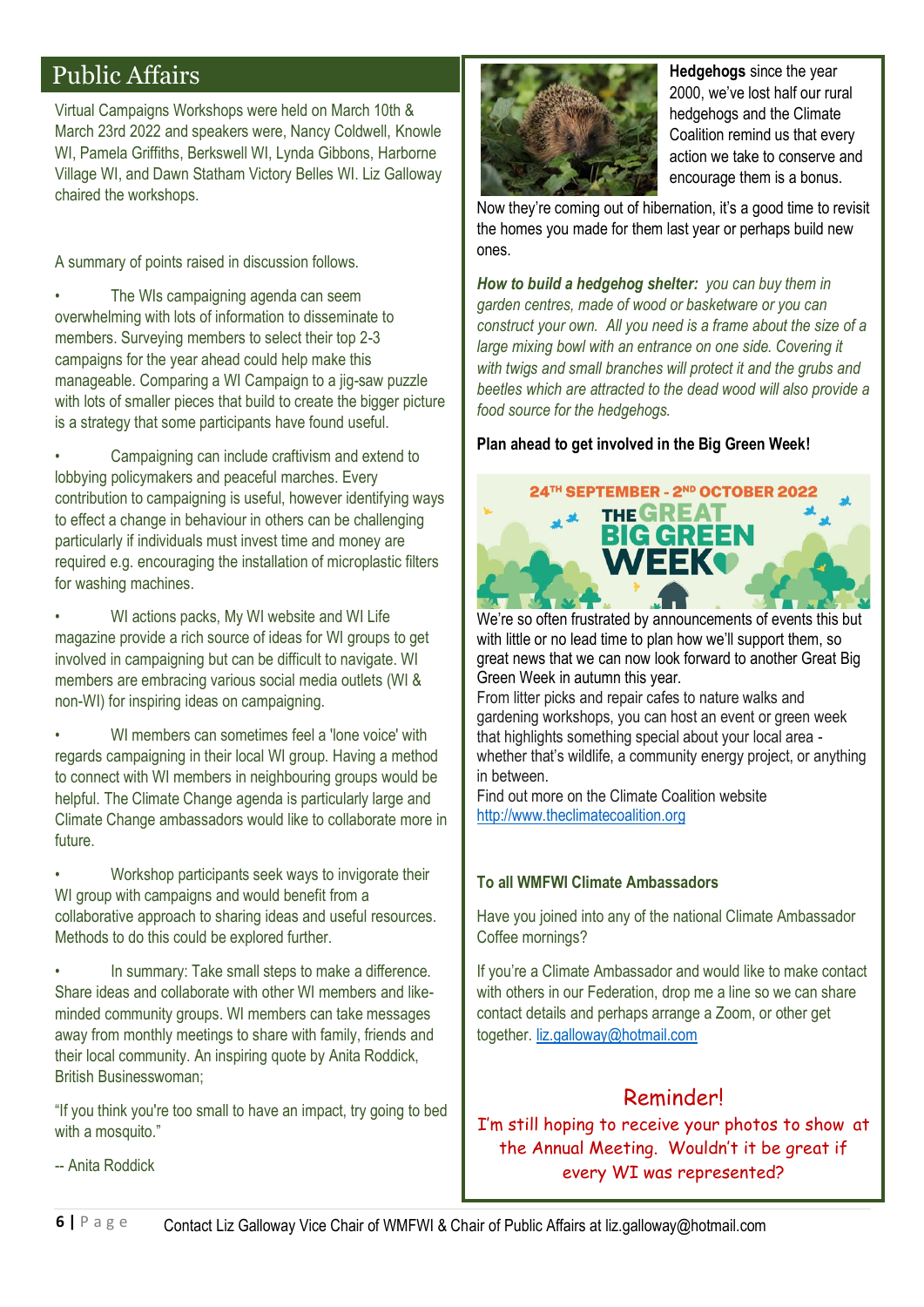#### **TRUSTEES CHALLENGE 2022**

I know that many of you are already beavering away and creating wonderful, knitted, sewn and crocheted articles for the shoebox appeal for TEAMS 4U.

Thanks to everyone that has contacted me with ideas, queries and questions, since we issued the trustees challenge for this year. Please see the answers below.

• QUESTION – Can I fill a shoebox? – Answer. If you want to

However, whilst part of the Teams 4Us appeal is for full show boxes. We at WMFWI, are happy to receive single or multiple handmade articles, hats, gloves, needle cases, pencil cases, soft toys etc, as these are useful for so called" fillers" when the shoe boxes are finally checked before sending off to the project.

• QUESTION – Can members contribute, if they are not crafters? Answer a definite yes!

The project is a charity and would be happy to receive anything that could go into a shoe box that would make a child or younger person happy.

• QUESTION – Do I have to pay the cost of sending the shoebox? Answer. No

**WMFWI or local WI groups are bound by charity laws. This means WMFWI and its groups cannot contribute toward any costs from WI funds.**

The decision by an individual to donate to this charity either by donating the cost of sending the shoebox or any other donation should be made to the charity directly@ Team4U.com

• As stated above. WMFWI would welcome any items towards the trustee's challenge at the AGM. If you would like to donate a full shoebox, please follow the instructions for wrapping and packing below before bringing them to the Showcase in **October**

Step 1. **Find an old shoebox** Step 2. **Wrap it with Christmas paper** Step 3. **Fill it with useful gifts**

#### Step 4. **If you choose to do so, print off and fill in a donation slip and label from - teams4U.com**

|                            | Here are some more ideas   |                                        |
|----------------------------|----------------------------|----------------------------------------|
| Toothbrush and tooth paste | pencils and crayon         | Hairbrush, comb, scrunchies, hairclips |
| small games                | Facecloth and soap         | skipping ropes                         |
| Stationery set             | sharpeners and erasers     | Sewing kit for older children          |
| counters and dice          | <b>Musical instruments</b> | Colouring books                        |
| Kaleidoscope               | Jack fives or marbles      |                                        |

Craft pack- make your own with a a glue stick, coloured paper, collage etc. An old video case is perfect for this.

Full or part used rolls of Christmas wrapping paper for wrapping boxes would also be welcomed.



### **PLEASE REMEMBER THE FOLLOWING CANNOT BE ACCEPTED**